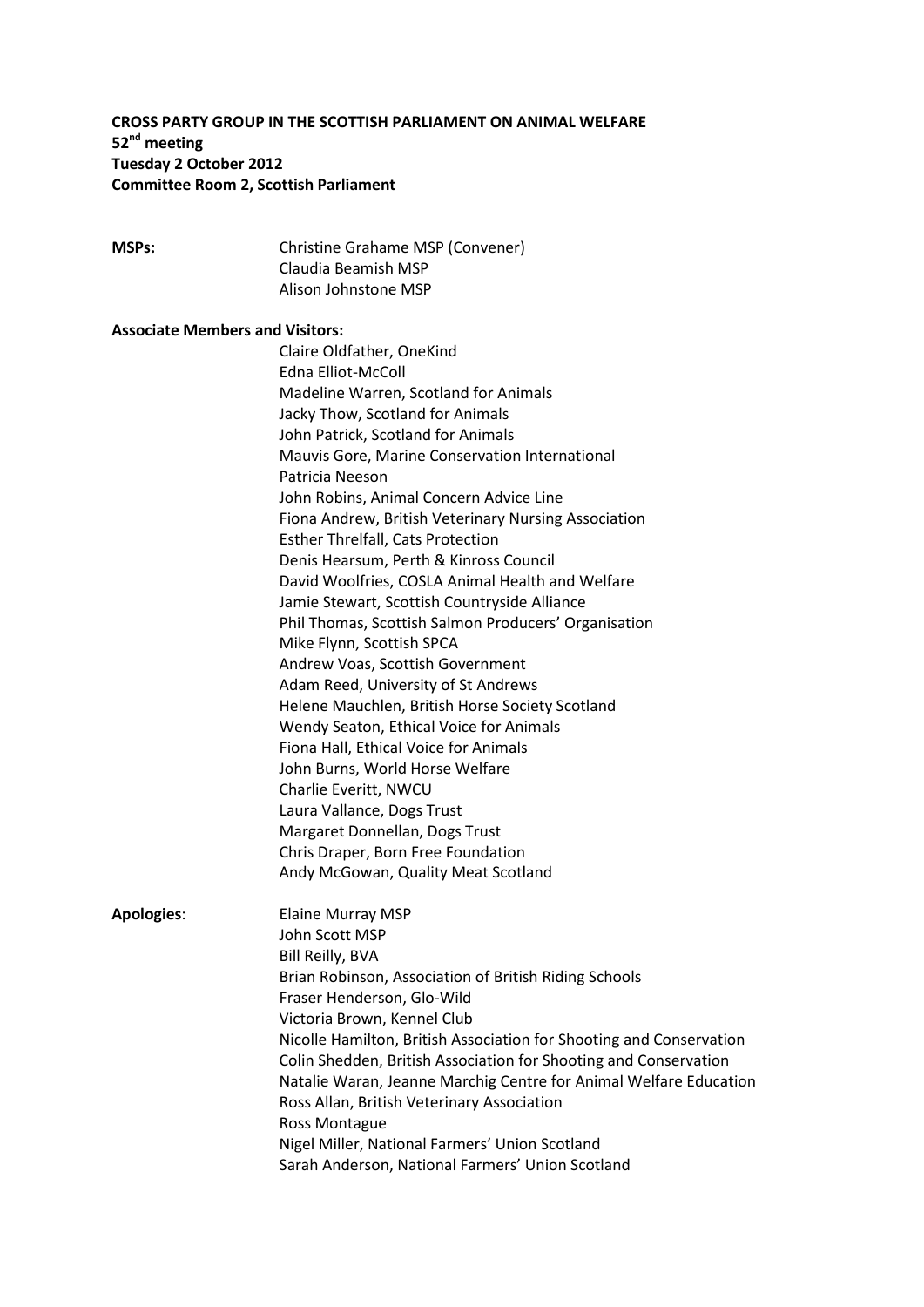Keith Meldrum, World Horse Welfare Jean Fairlie, Scottish Weimaraner Rescue Brian Hosie, Scottish Agricultural College, BVA Patricia Saluja Ailsa Anderson, Scottish Land and Estates David Craig, World Horse Welfare Morton Houston, COSLA Animal Health and Welfare Jack Johnstone, Dogs Trust

## **1. Welcome and introductions**

The Convener welcomed all present and gave notice of a number of new associate members. Members were reminded that subscriptions had fallen due in January and most were outstanding: the Secretary would be pleased to receive cash or cheques either in person or by post.

### **2. Minutes of previous meeting**

These were agreed.

### **3. Matters arising**

The Convener had written to the Cabinet Secretary in July to raise the issues surrounding implementation and enforcement of the Animal Health and Welfare (Scotland) Act 2006 and out of hours veterinary cover, discussed at the last meeting. The letter was acknowledged on 4 September but a substantive response was still awaited. The Convener would write again shortly.

John Scott MSP had forwarded correspondence about the problem of guide dogs being attacked by other dogs. Guide Dogs Scotland says that the number of reported attacks has risen from three to eight per month. The group agreed to look again at dog control issues at a future meeting.

### **CCTV sub-group**

The CCTV sub-group had met in the afternoon to consider the survey asking slaughterhouses whether they had CCTV installed and how it was used. As only 13 responses had been received, it would be reissued.

### **4. AGM**

The Group's Annual Report was approved and would be submitted to the Standards, Procedures and Public Appointments Committee.

The following office-bearers were elected:

| Convener:             | Christine Grahame MSP   |
|-----------------------|-------------------------|
| Joint Vice-Conveners: | Claudia Beamish MSP     |
|                       | Alison Johnstone MSP    |
| Secretary:            | Libby Anderson, OneKind |

The Convener recorded the Group's thanks to Elaine Murray who was stepping down as Vice Convener after five years.

### **5. Wild animals in travelling circuses in Scotland**

Presentation by Chris Draper, Born Free Foundation

Chris Draper (CD) said he had been working on the issue of wild animals in travelling circuses for over eight years and he believed it was important for Scotland to learn from the experience down south. The focus was on wild animals because there was currently little political will to cover horses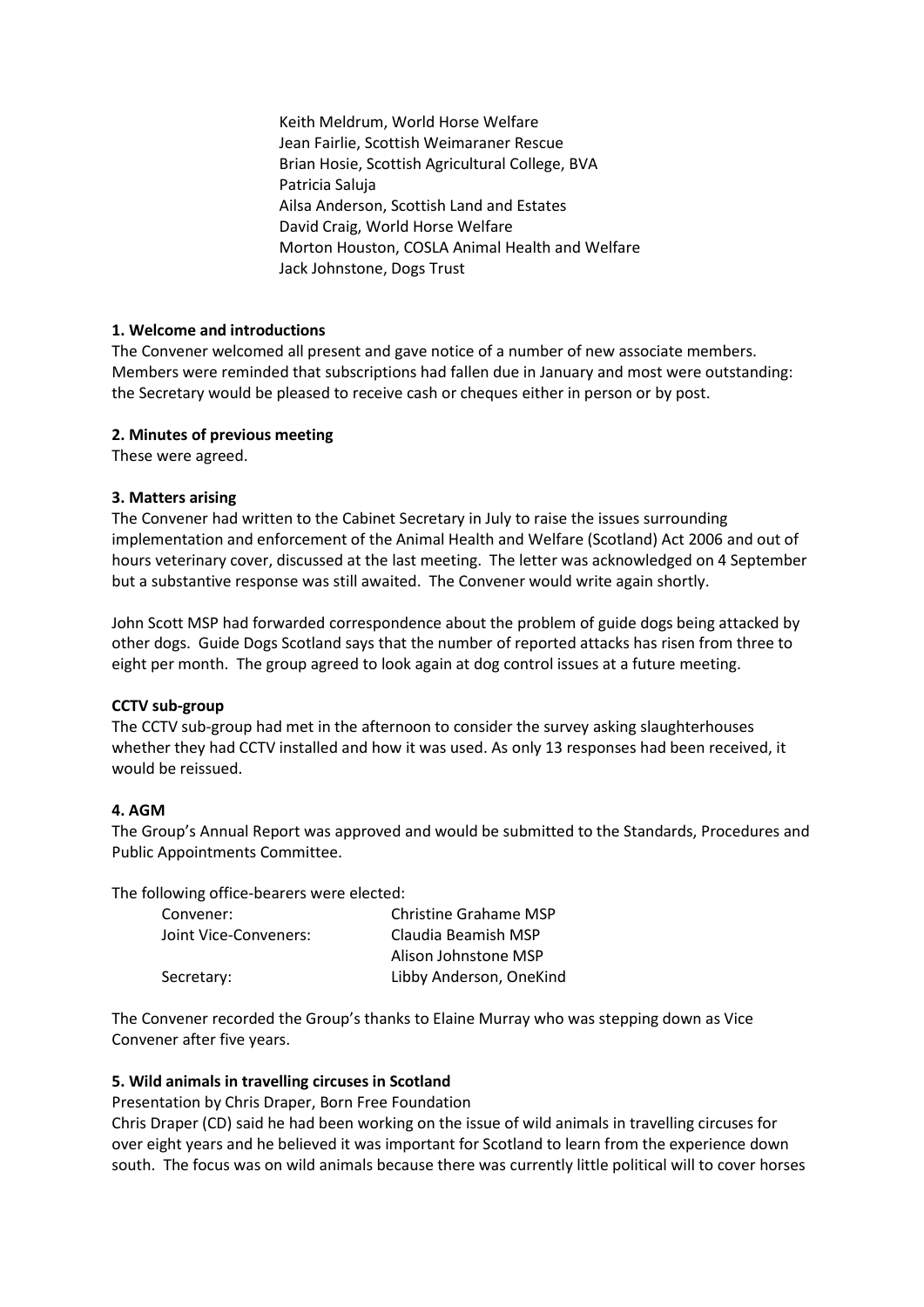and dogs. The upsetting story of Anne the elephant, beaten in winter quarters at Bobby Roberts' Super Circus, had led to a prosecution for cruelty, but prosecution was not the solution. Born Free believed in an outright ban on the use of wild animals in circuses, not only because of examples of cruelty, but also because the duty of care to animals could not be met in travelling circuses. Frequent, continual transport, with vehicles used as accommodation, could not meet the needs of wild animals. Anne had been in very poor condition when she was re-homed to Longleat, but was now showing signs of physical and mental improvement.

A ban was necessary in Scotland, even though there were no resident circuses with wild animals, and indeed the numbers of wild animals being used in the UK were lower than ever. There were two options: either to wait for circuses with animals to die out or to deal with them once and for all. The former approach was risky as it would not prevent a new circus starting up or an existing circus acquiring new animal acts.

The use of wild animals in circuses had become a figurehead issue and a ban was supported by 80% of the public. MPs in a Westminster debate had voted unanimously for a ban in England. A previous consultation by DEFRA had evoked 94.5% support for a ban in England. As this was not yet proceeding, Scotland had a chance to get ahead of England.

A ban had been called for in England when the Animal Welfare Bill was launched in 2005. A Circus Working Group of NGOs and industry representatives had been established under the chairmanship of Mike Radford. Each side had nominated three members to a scientific panel. The whole enterprise had been doomed to failure due to the structure and terms of reference. The scientific panel, having disregarded scientific evidence of suffering in analogous areas, considered that there was no scientific evidence of poor welfare in circuses. The chairman therefore concluded that a ban on welfare grounds would be open to a legal challenge.

An early claim by the UK Government that the European Circus Association had lodged a challenge under the EU Services Directive had turned out to be self-fulfilling, but the challenge had not been upheld. In terms of human rights, the UK Government had stated in an Impact Assessment that there were no human rights issues. The UK approach was predicated on fear of a challenge under EU legislation, although a ban in Austria had withstood legal challenge, and Greece had recently introduced a ban.

The UK Government had confirmed its intention of bringing in a ban on ethical grounds rather than under the Animal Welfare Act. While preparing for the ban it was bringing in regulations that would commence at the start of the 2013 touring season. Draft regulations would shortly go before the UK parliament and were likely to be agreed<sup>1</sup>. There was concern about the definition of "travelling circus" which could include any place where a wild animal associated with a circus was kept, such as a veterinary surgery, a friend's accommodation or a film set. The provision for removing licences raised the issue of where animals would be taken thereafter.

It was not the case that there was no evidence of what wild animals needed when kept in captivity. However the UK Government would only admit empirical peer-reviewed research specifically on wild animals in circuses. Repeated delays had allowed wild animals to go on being used in circuses.

Turning to the options for Scotland, these included: do nothing; make a mess of things as England had done; introduce a ban on animal grounds, or an ethical ban, which was not as clean but could work. Animal health might also be the basis for a ban.

**.** 

<sup>&</sup>lt;sup>1</sup> The licensing regulations for England were passed at Westminster on 30 October 2012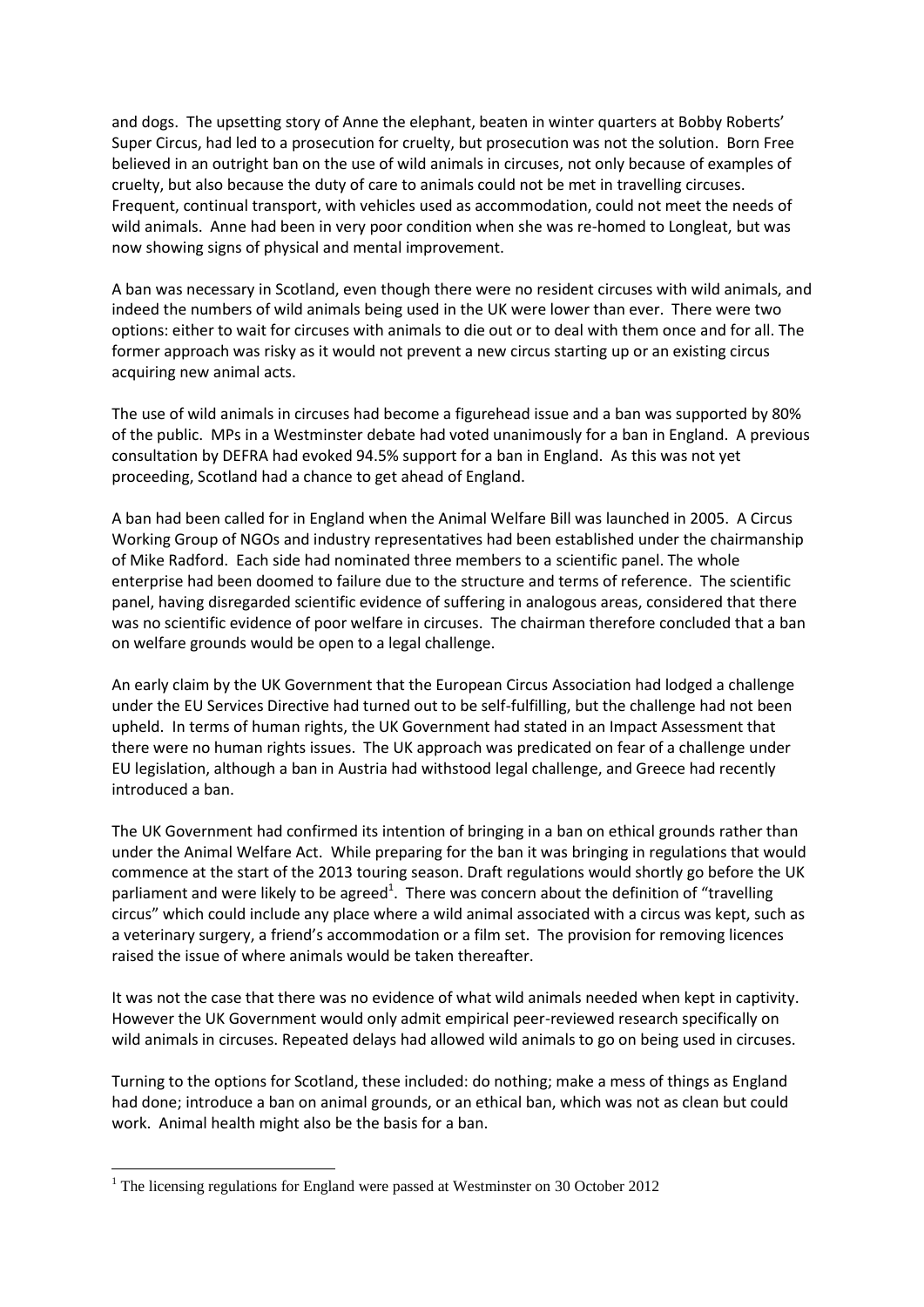### **6. Discussion**

John Robins (JR) recalled that the case of *Cottle* <sup>2</sup> had established that local authorities could not refuse an entertainment licence to a circus with wild animals, on ethical grounds. LA added that she believed this might no longer apply since the court had stated that the council could base policy on legislation, and circuses might well contravene the Animal Health and Welfare (Scotland) Act. However, no council had wished to take this on so far.

Denis Hearsum said that as landlords, Perth and Kinross Council did not allow circuses with wild animals on council land.

CG asked how many animals were involved. CD replied that there were very few  $-37$  at the last count and none in Scotland.

Mauvis Gore (MG) asked about the scientific evidence. CD replied that there had been a handful of studies where animal welfare standards were applied. The Working Group problem had arisen because of the directions from the officials who designed the process, and the mix of scientists on the scientific panel.

CG commented on the cultural changes that had taken place, with people no longer viewing elephants as suitable to be used in entertainment. She was surprised at the delay in legislation when it seemed to be favoured by so many.

John Patrick (JP) said Scotland for Animals (SfA) had been demonstrating at circuses for years. People were often surprised to find that animals were still used, and felt badly about going to the circus as a result.

LA said that a consultation was expected for Scotland in the autumn and she would enquire as to whether the proposals would include a ban on ethical grounds.

CD said the delay in England was particularly disappointing as the public and politicians were united on the issue.

CG asked for more information about Anne. CD said that he had been involved in her move to retirement at Longleat. The options for re-homing her had been limited due to her poor condition – there were two very good sanctuaries in the United States but she was old and arthritic and not fit to travel so far. She had improved with pain relief, which he understood she should have been receiving previously. Born Free did not support zoos but accepted that Longleat provided a place of safety for Anne. Her improved condition could be seen in the state of her skin, although her gait was never likely to improve.

The problems of circuses were not confined to the ring: he had seen people burst into tears when they viewed where the animals were kept.

JR recalled seeing a travelling show with husky-type dogs in Perth, kept in boxes in a van, which was appalling. CD agreed that something should be done for dogs as well but at present he was focusing on those animals where there was a hope of achieving a ban. CG agreed with the incremental approach and cautioned against unintended consequences, such as inadvertently banning dog shows.

**<sup>.</sup>** <sup>2</sup> *Gerry Cottle's Circus Ltd.* v *City of Edinburgh District Council* 1990 S.L.T. 235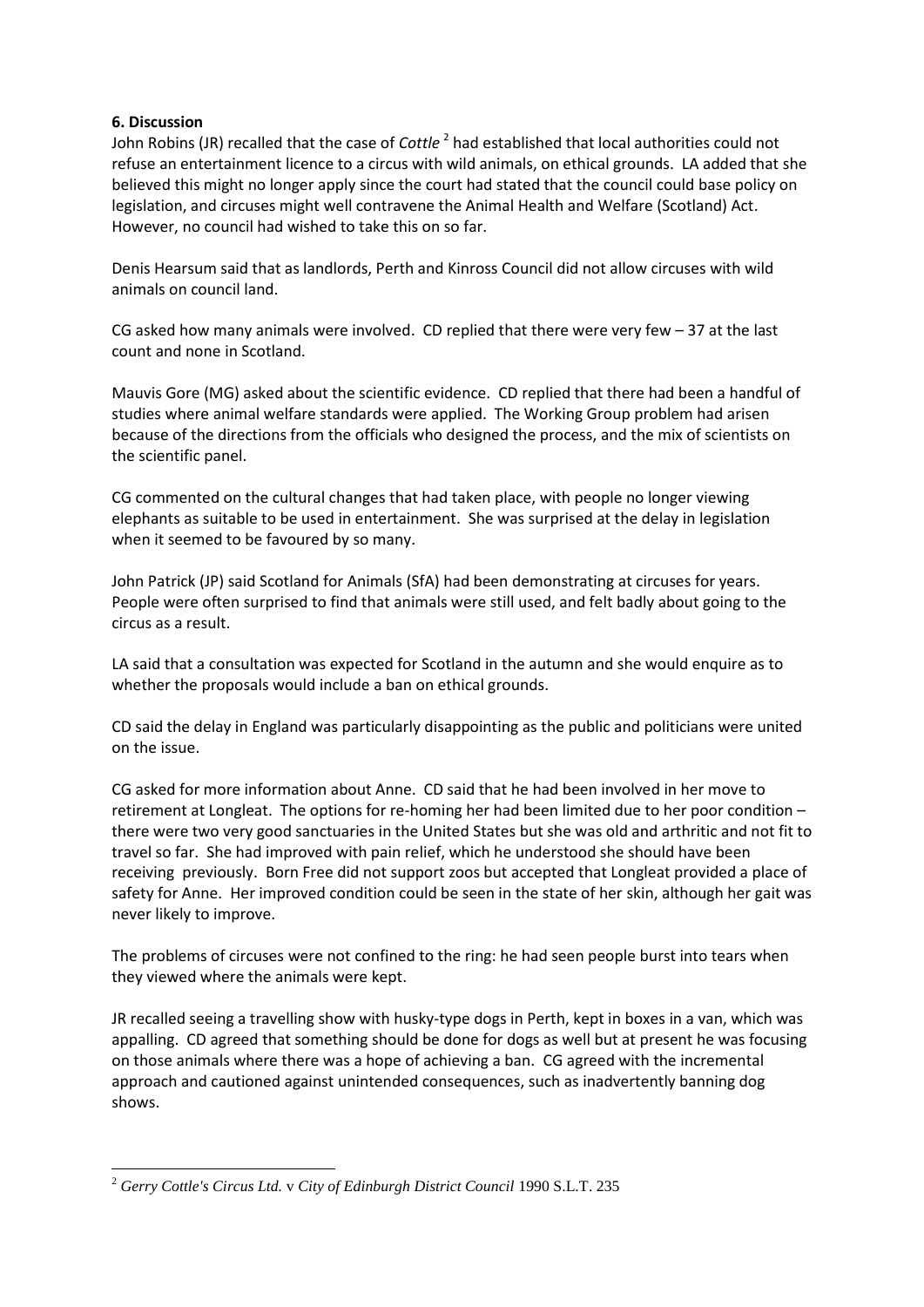Andrew Voas (AV) said that government had to base legislation on evidence, so that it could stand up to legal challenge. CD agreed but said any legislation could theoretically be open to challenge.

John Burns (JB) asked whether the recent ban in Greece had been based on animal welfare grounds or ethical grounds. CD was unsure but thought that different domestic legislation and structures might allow different basis for a ban. CG said that challenges under EU law should not be a problem, but should just be taken on.

### 6. **Council regulation No 1099/2009 on the protection of animals at the time of killing**

CG introduced this item, saying around 58 million animals were killed each year in slaughterhouses, at knackers' yards or on farms in Scotland. Following the passage of EU Regulation 1099/2009, the current Welfare of Animals at Slaughter and Killing (WASK) Order would be replaced with new regulations on the Welfare of Animals at Time of Killing (WATOK).

CG asked Andrew Voas (AV) to give a brief update on the progress of the implementing measures.

AV said that the consultation would end on 26 October. The Regulation was due to come into force in all member states on 1 January 2013. The Scottish Government needed to introduce stopgap legislation to meet the implementation deadline and retain existing national rules, as set down in WASK. Subsequently the Scottish Government would review the consultation responses more fully and consider the need for any new or stricter rules. Some of the existing domestic rules went beyond those proposed by the Regulation and it was intended to retain these where possible. Rules could be made tighter or relaxed.

JP said he was very concerned about the amount of legislation that was going to be lost. In the area of religious slaughter, the consultation talked of legalising inversion, a very traumatic process for the animal. It had only now been admitted that stunning to immobilise had been used in Scotland for years. There were consultation questions about watering down the Regulation. The current derogation for slaughter without stunning was only for food for the consumption of Muslims and Jews – an issue that SfA had been campaigning for years. The Scottish Government now said it would not do anything about this but would turn a blind eye to the market being flooded with meat from non-stun slaughter. JP alleged that AV was saying that he would bring in stricter regulations while his department was systematically eroding protection for animals. JP also alleged that AV had also said non-stun could not be banned because of human rights legislation – JP wanted to know what the human rights issues were. Civil servants were arguing against a ban on non-stun slaughter. AV responded that the meeting was not an appropriate time to answer this.

JR said that at stakeholder meetings held by the Scottish Government, all those on the animal welfare side had been in favour of a ban on sentient slaughter, and had had to fight to get the issue into the consultation at all. There could be a ban as part of the implementation of the Regulation and to leave this out was pre-empting democracy.

CG said no-one wanted bad legislation and these were points to be made in consultation responses. The implementing legislation would go before the Rural Affairs, Climate Change and Environment (RACCE) Committee. SfA could write also to the Convener and members of the Committee. She would write to the Cabinet Secretary to ascertain the timetable for legislation and whether it was under the affirmative or negative procedure<sup>3</sup>.

Wendy Seaton (WS) said that children in Scottish schools were eating meat from non-stun slaughter, imported from south of the border. JP noted that several schools in Glasgow served only halal meat.

**.** 

<sup>3</sup> See Annex 1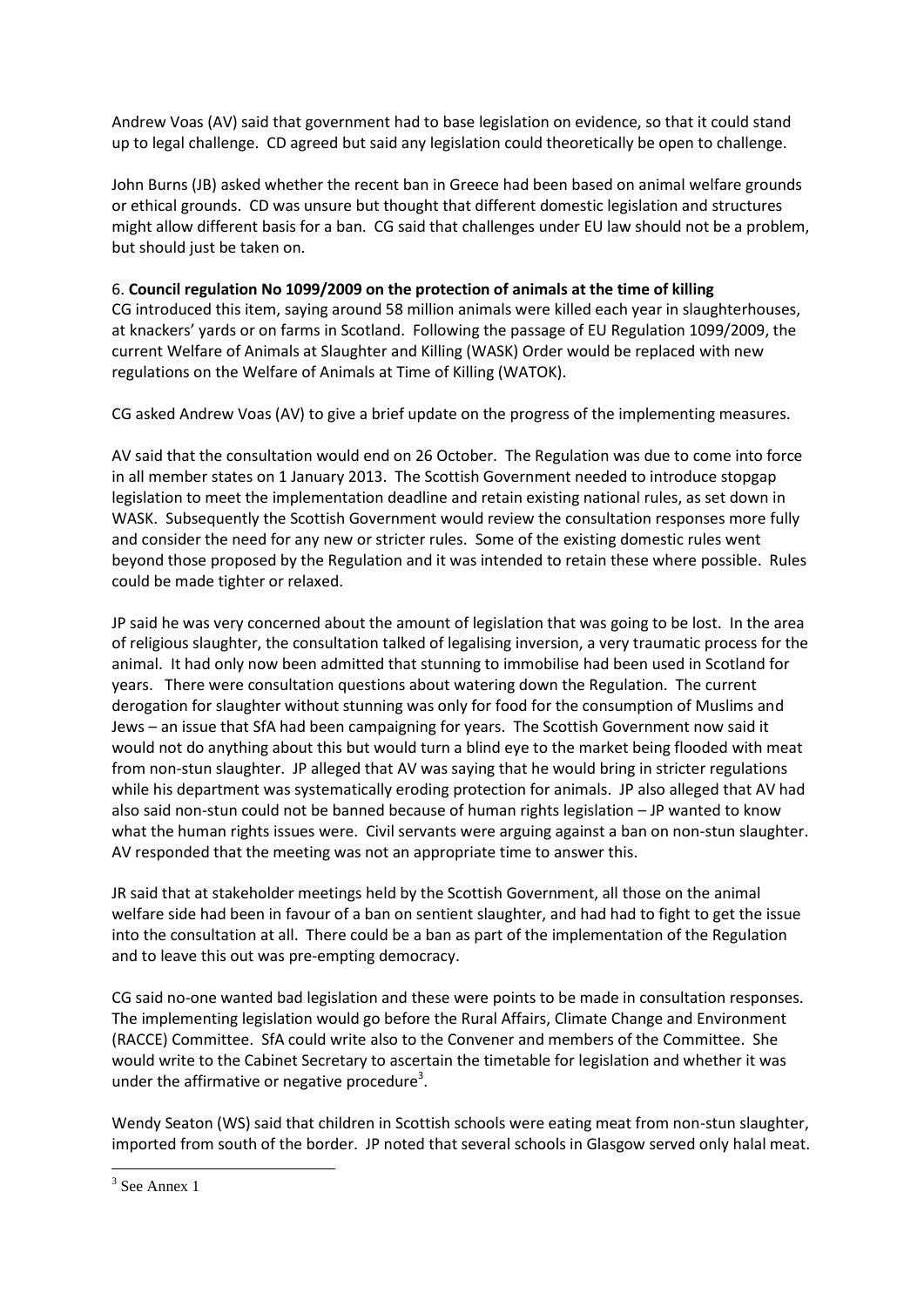## **7. Any other business**

It was agreed that the next meeting would discuss internet vending of pets. The subject of status dogs was also proposed – MF said the Scottish SPCA had had three prosecutions in 2012.

CG suggested the Group should issue a message about responsible ownership of pets and advising that they should not be acquired for Christmas.

**8. Next meeting**

4 December 2012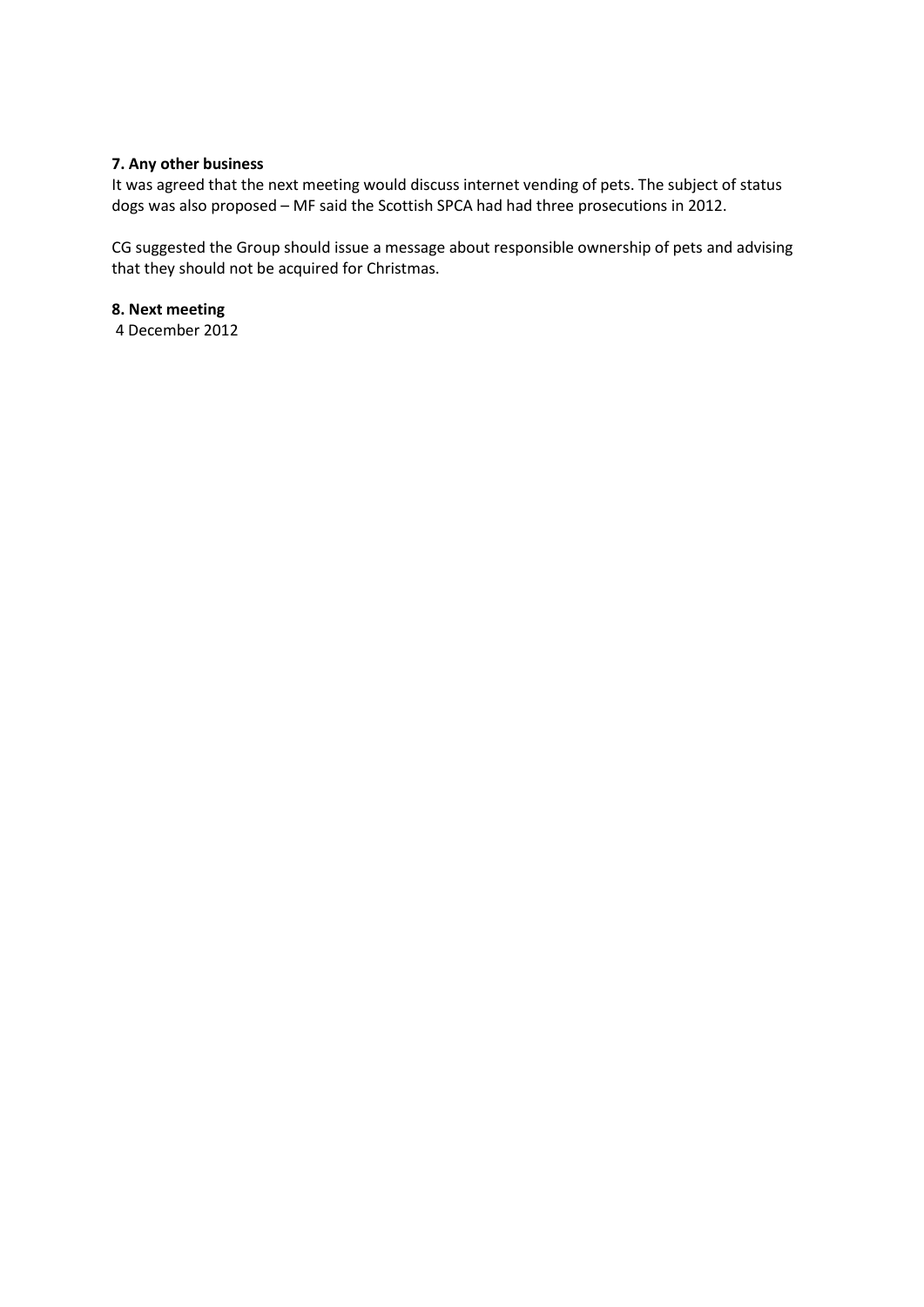#### **ANNEX 1**

# **Additional information received from Animal Health and Welfare Division on implementation of EU Regulation 1099/2009**

Following discussion of the above Regulation at the Cross Party Group on Animal Welfare on 2 October 2012, it was agreed to seek further information about the process and specific aspects of the Scottish Government's approach to implementation. These responses have been supplied by the Animal Health and Welfare Division in response to a number of questions identified during the discussion.

### **Legislative procedure:**

The legislation to be laid before the Parliament in November 2012 will be considered under the negative process.

#### **Timetable**:

The Scottish Government intends to have stop-gap legislation in effect by 1 January 2013 enforcing 1099/2009 and maintaining all existing national rules under WASK considered to go beyond 1099/2009. Once it has had sufficient time properly to analyse the consultation responses (currently still being collated), and to gather any additional evidence required, it will consider the merits of dropping any existing national rules and/or adding any new national rules as highlighted in the consultation responses. It is intended to lay an amendment making any required alteration to national rules in 2013.

#### **Inversion of bovines:**

As stated in the consultation, the starting assumption is that the Scottish Government will maintain existing national rules, including the existing ban on inversion. However, a suggestion was put forward by religious communities that inversion to 90 degrees should be considered. Accordingly, this was put into the consultation to allow others to express their views and to help gather evidence on the likely impact such a change would have on bovine welfare. The Scottish Government will not be forming a view on this until the consultation responses have been properly analysed and any required additional evidence gathered.

# **Targeting of supply of meat from animals slaughtered without pre-stunning to that by the Jewish method for the food of Jews and by the Muslim method for the food of Muslims:**

The requirement will be kept as of 1 January 2013. What happens in the long-term will be dependent on the outcome of the consultation, in which the Scottish Government specifically asks for suggestions on practical methods of enforcing the requirements.

### **Potential legal challenges under human rights legislation to a ban on slaughter without prestunning in Scotland:**

There is no official Scottish Government view on this as yet.

### **Potential reduction of legal stunning parameters:**

The Scottish Government has no view on this at present, and as a potential new national rule it will be considered for amendment in 2013, post consultation analysis/evidence gathering. The question on stunning parameters with respect to religious slaughter was put in due to concerns raised that